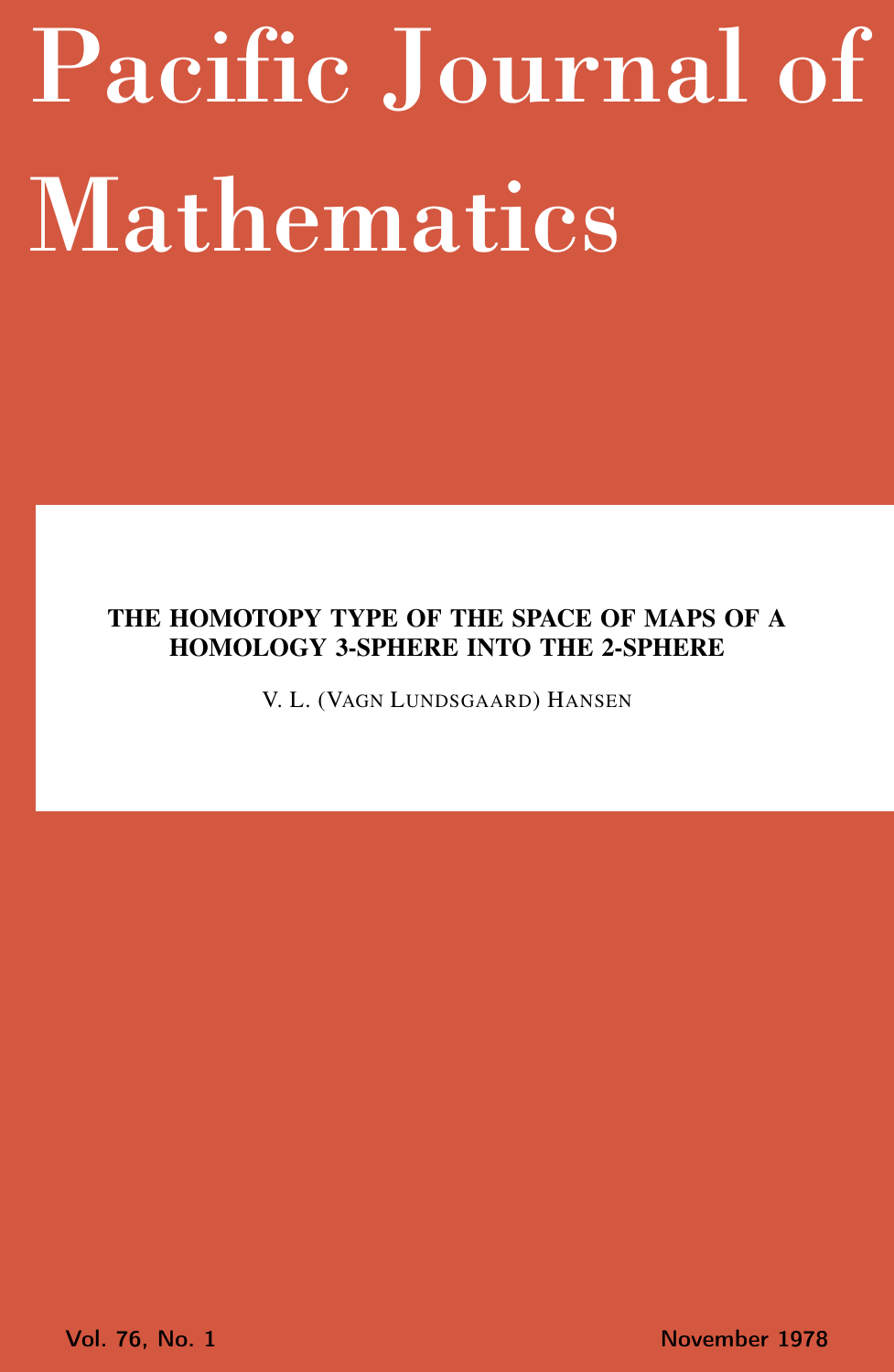# THE HOMOTOPY TYPE OF THE SPACE OF MAPS OF A HOMOLOGY 3-SPHERE INTO THE 2-SPHERE

## VAGN LUNDSGAARD HANSEN

It is proved that if  $K$  is a compact, connected polyhedron such that  $H^2(K; Z) = 0$ , then all the components in the space of maps of  $K$  into the 2-sphere are homeomorphic. For  $K$ a polyhedral homology 3-sphere the common homotopy type of the components is identified and shown to be independent of  $K$ .

1. Introduction and statements of results. Let K and X be a pair of compact, connected polyhedra and let  $M(K, X)$  denote the space of (continuous) maps of  $K$  into  $X$ . All mapping spaces will be equipped with the compact-open topology. Corresponding to each homotopy class of maps of  $K$  into  $X$  there is a (path-) component in  $M(K, X)$ . For each pair of spaces K and X there arises then a natural classification problem, namely that of dividing the set of components in  $M(K, X)$  into homotopy types. The present paper is one in a series of papers, where we search through classical algebraic topology for methods, which are useful in the study of such classification problems.

In [4], information on certain Whitehead products was used to tackle the classification problem for the set of components in the space of maps of the *m*-sphere  $S^m$  into the *n*-sphere  $S^m$ ,  $m \ge n \ge 1$ , and complete solutions were obtained in the cases  $m = n$  and  $m =$  $n + 1$ . If the domain in the mapping space is not a suspension, the problem becomes more delicate, since normally, it is then difficult to construct nontrivial maps between the various components. For a mapping space with a manifold as domain it is sometimes possible to solve the classification problem for the components using information about a corresponding mapping space with a sphere as domain.  $As$ an example, knowledge of the fundamental group of the various components in  $M(S^2, S^2)$  was used in [5] to solve the classification problem for the countable number of components in the space of maps of an orientable closed surface into  $S^2$ . In this paper, we shall investigate spaces of maps into the base space of a principal bundle. We will concentrate mainly on spaces of maps into  $S^2$ , making use of the fact, that  $S^2$  is the base space in a principal  $S^1$ -bundle, namely the classical Hopf fibration  $p: S^3 \to S^2$ .

The main result in this paper is the following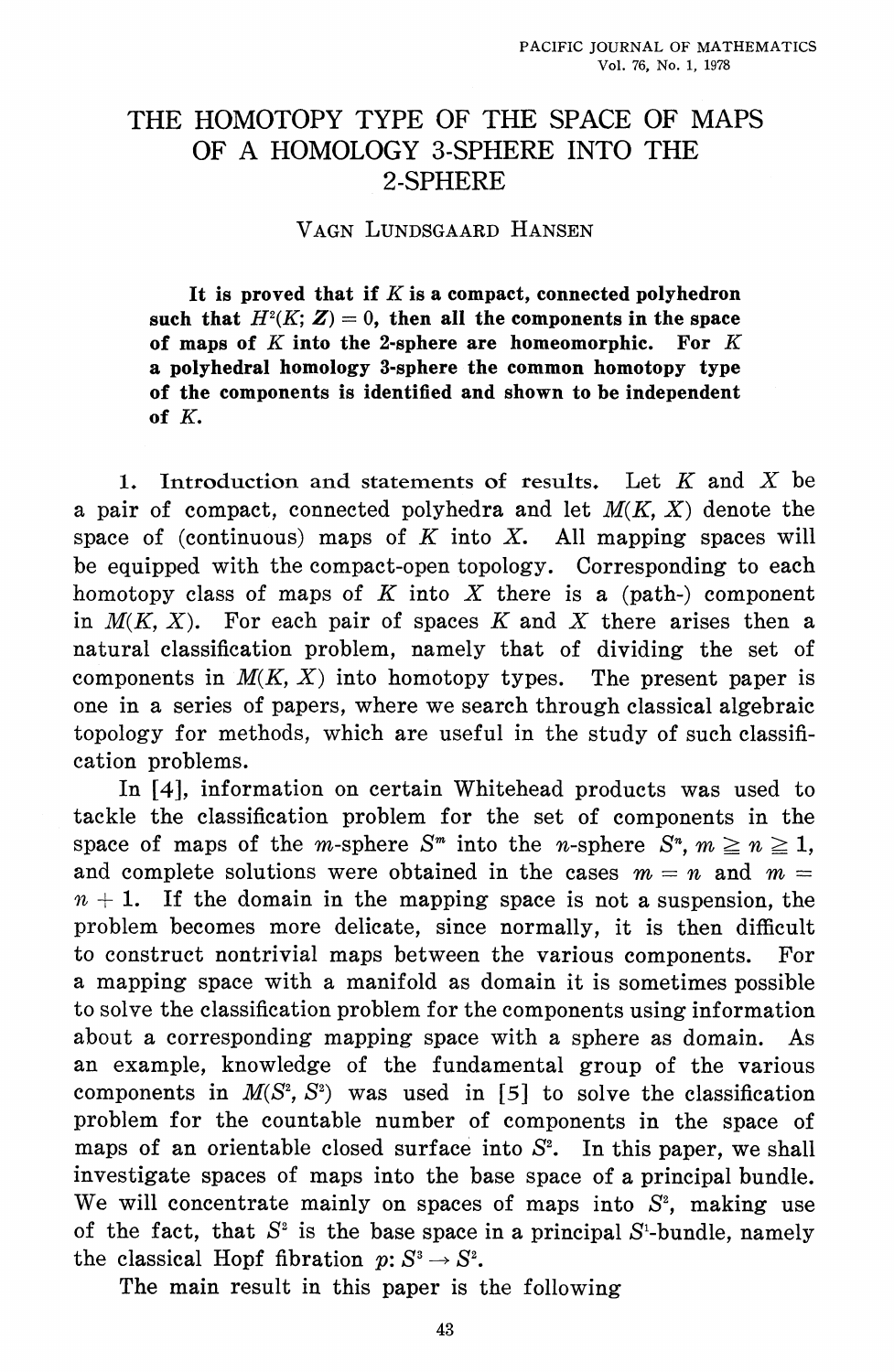THEOREM 1. Let K be a compact, connected polyhedron and suppose that the integral cohomology group  $H^2(K; Z) = 0$ . Then all the components in  $M(K, S^2)$  are homeomorphic.

Theorem 1 generalizes substantially that part of  $(4)$ , Theorem 5.2), which states, that the countably many componts in  $M(S^3, S^2)$ all have the same homotopy type.

In case K is a polyhedral homology 3-sphere (i.e., K is 3-dimensional and has the same integral homology as  $S^3$ ) we can identify the common homotopy type of the components in  $M(K, S^2)$  and show, that it is independent of K. Let  $M_0(K, S^2)$ , respectively  $M_0(S^3, S^2)$ , denote that component in  $M(K, S^2)$ , respectively  $M(S^3, S^2)$ , which consists of the homotopically trivial maps. Then we shall prove

**THEOREM** 2. Suppose that  $K$  is a polyhedral homology 3-sphere. Then the space of maps  $M(K, S^2)$  has a countable number of components all of which have the same homotopy type as the component of homotopically trivial maps  $M_0(S^3, S^2)$ .

In the proof of Theorem 2 we show that a based map  $q: K \to S^3$ , which induces an isomorphism between the 3-dimensional homology groups, will induce a homotopy equivalence between  $M_0(K, S^2)$  and  $M_0(S^3, S^2)$ .

Motivated by the spectral sequence constructed by Federer [2], it is natural to raise the question, whether the homotopy of a mapping space is determined just by the cohomology of the domain and the homotopy of the target, at least in favorable cases. Theorem 2 answers this question in the affirmative in a particular case.  $\mathbf{A}$ generalized version of Theorem 2 appears in Remark 3 below. Tt. would be interesting to know more examples of this kind.

Finally, the author would like to thank the referee for some very valuable constructive remarks, which helped to improve the presentation of the paper.

2. Spaces of maps into a principal bundle. Throughout  $K$ denotes a compact, connected polyhedron. All topological spaces shall have the homotopy type of  $CW$ -complexes. According to Milnor [7] any mapping space with  $K$  as domain will then also have the homotopy type of a  $CW$ -complex. For any space X and any map  $f: K \to X$ , we denote by  $M(K, X; f)$  that component in  $M(K, X)$ , which contains  $f$ , i.e., the space of maps of  $K$  into  $X$  freely homotopic to  $f$ . When necessary, a space will be equipped with a base point, and for any pair of based spaces A and B, we denote by  $\pi(A, B)$  the set of based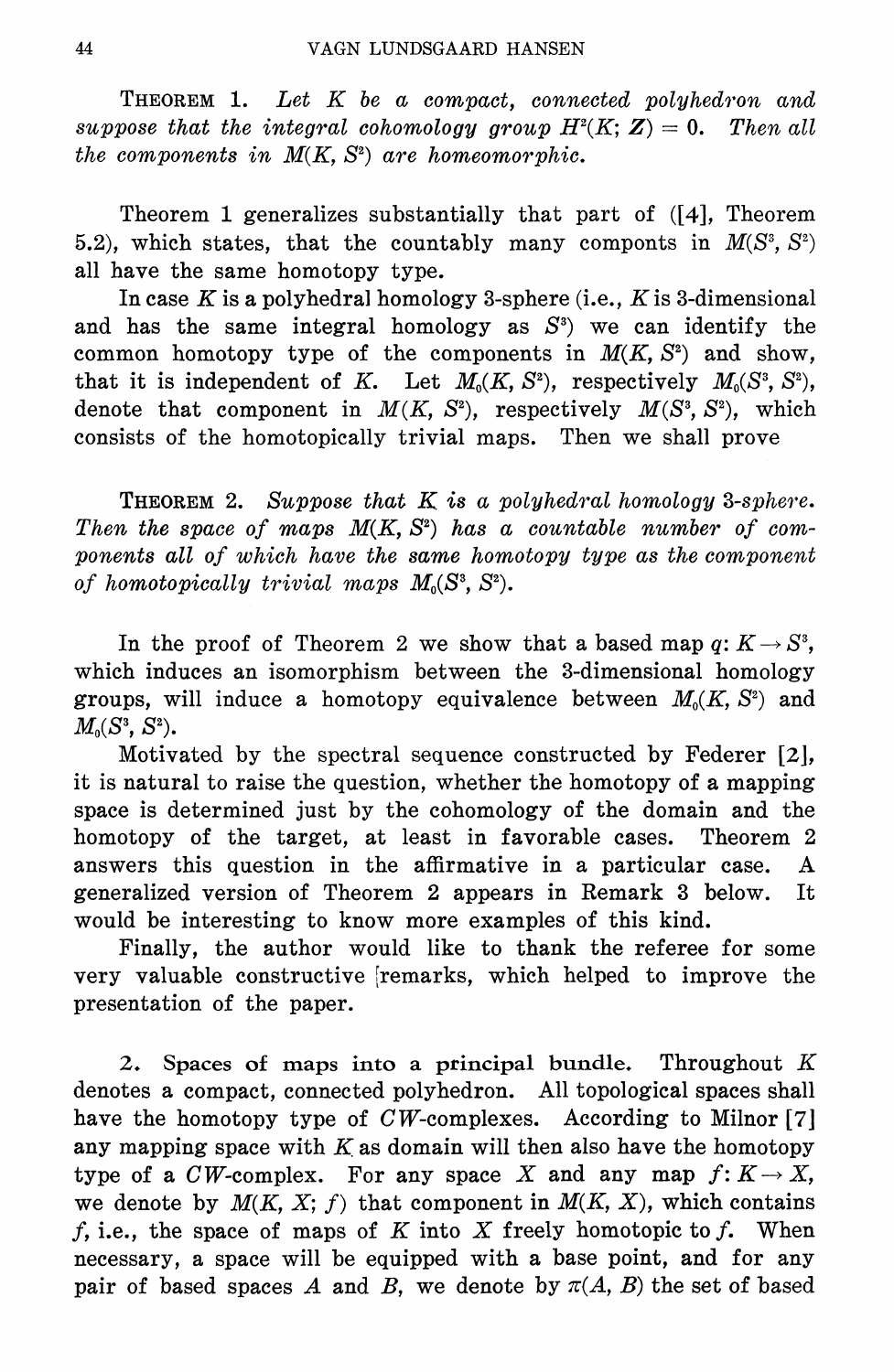homotopy classes of based maps of A into B. For  $A = S<sup>n</sup>$ , the nsphere, we use the standard notation  $\pi_n(B) = \pi(S^n, B)$ .

For a topological group G, the space of maps  $M(K, G)$  is a topological group under pointwise multiplication. Similarly, for any right action of  $G$  on a space  $E$ , there is an induced right action of  $M(K, G)$  on  $M(K, E)$ .

Consider now a principal G-bundle  $p: E \to B$ . By definition G is then a topological group acting freely and properly on  $E$ , and  $p$  is a locally trivial fibration, which identifies  $B$  with the orbit space for the action of G on E. Clearly the induced action of  $M(K, G)$  on  $M(K, E)$  is free. For any map  $f: K \to E$  we denote by  $\bar{f} = p \circ f: K \to B$ the composition of  $f$  and  $p$ . Composition with  $p$  induces a continuous map  $p_*: M(K, E) \to M(K, B)$ . It is easy to prove that  $p_*$  is a Hurewicz fibration over its image, and since  $M(K, B)$  has the homotopy type of a CW-complex, and therefore is weakly locally contractible, it follows by Fadell ([1], Proposition 4) that  $p_*$  is an open map. This is used in the proof of the following

**PROPOSITION.** Let  $p: E \to B$  be a principal G-bundle. Suppose that there is an  $M(K, G)$ -invariant homomorphism  $\varphi \colon M(K, E; f_1) \to$  $M(K, E; f<sub>2</sub>)$  between the components in  $M(K, E)$  defined by the maps  $f_1, f_2 \in M(K, E)$ . Then  $\varphi$  induces a homeomorphism  $\bar{\varphi}$ :  $M(K, B; \bar{f}_1) \rightarrow$  $M(K, B; \overline{f}_2).$ 

*Proof.* A map  $\varphi: M(K, E; f_1) \to M(K, E; f_2)$  is called  $M(K, G)$ invariant, if for any  $f \in M(K, E; f_1)$  and any  $g \in M(K, G)$  such that  $f \cdot g \in M(K, E; f_1)$ , the map  $\varphi(f) \cdot g \in M(K, E; f_2)$  and  $\varphi(f \cdot g) = \varphi(f) \cdot g$ . Clearly an  $M(K, G)$ -invariant map  $\varphi$  induces a map  $\bar{\varphi}$  making the following diagram commutative

$$
M(K, E; f_1) \xrightarrow{\varphi} M(K, E; f_2)
$$
  
\n $p^1_*$   
\n $M(K, B; \overline{f}_1) \xrightarrow{\overline{\varphi}} M(K, B; \overline{f}_2)$ .

In this diagram,  $p^1_*$  and  $p^2_*$  are restrictions of  $p_*$ . Since the diagram is commutative and  $p^1$  is open and surjective, it follows, that  $\bar{\varphi}$  is continuous if  $\varphi$  is continuous.

A homeomorphism  $\varphi: M(K, E; f_1) \to M(K, E; f_2)$  is called an  $M(K, G)$ invariant homeomorphism if both  $\varphi$  and the inverse map to  $\varphi$  are  $M(K, G)$ -invariant maps in the above sense. It is then clear, that the inverse map to an  $M(K, G)$ -invariant homeomorphisms  $\varphi$  induces an inverse map to  $\bar{\varphi}$ . This proves the proposition.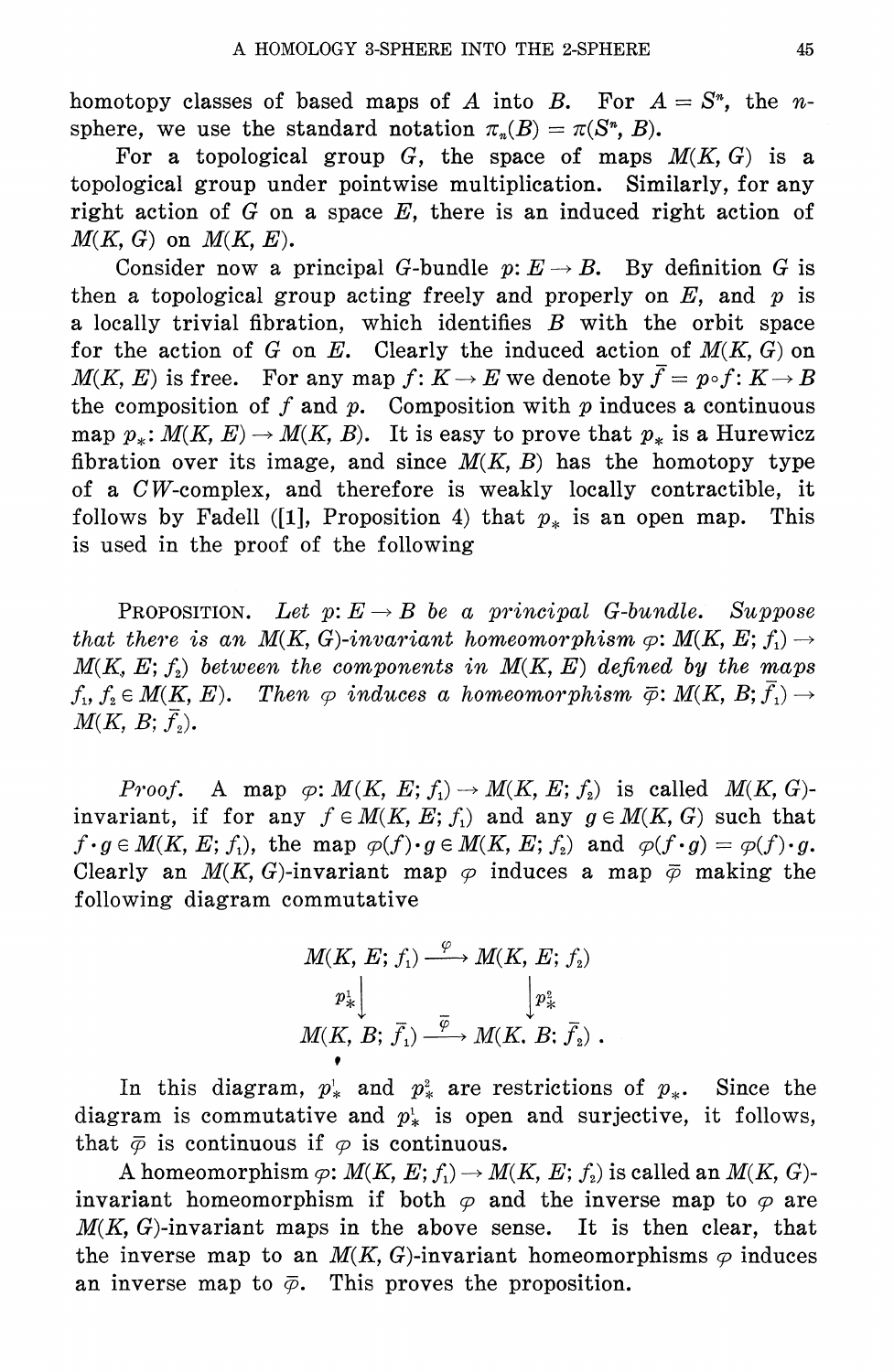3. Proof of Theorem 1. Consider  $S<sup>3</sup>$  as a topological group, with  $S<sup>1</sup>$  as a subgroup, via the natural identification with the topological group of unit quaternions. The action of  $S<sup>i</sup>$  on the right of  $S^3$  by multiplication defines a principal  $S^1$ -bundle  $p: S^3 \to S^2$  equivalent to the classical Hopf fibration. As in  $\S 2$  we get an induced structure as a topological group on  $M(K, S^3)$ . For two components in  $M(K, S^3)$ corresponding to maps  $f_1, f_2 \in M(K, S^3)$  we define

$$
\varphi\colon M(K,\,S^3;\,f_1)\longrightarrow M(K,\,S^3;\,f_2)
$$

by  $\varphi(f) = f_2 \cdot f_1^{-1} \cdot f$ . All operations are defined pointwise using the group structure on  $S^3$ . Since  $M(K, S^1)$  acts on the right of  $M(K, S^3)$ , it is obvious that  $\varphi$  is an  $M(K, S^1)$ -invariant homeomorphism.  $Bv$ assumption  $H^2(K; Z) = 0$ , and since the only possible obstruction for lifting a map  $\bar{f}: K \to S^2$  to a map  $f: K \to S^2$  lies in  $H^2(K; Z)$ , see Steenrod  $(9)$ , Theorem 34.2), it follows, that any component in  $M(K, S^2)$  lifts to a component in  $M(K, S^3)$ . By the proposition in §2 it follows now immediately that all the components in  $M(K, S^2)$ are homeomorphic. This proves Theorem 1.

REMARK 1. Theorem 1 can be generalized as follows. Let  $G$  be a Lie group and let H be a closed subgroup of G. Then  $p: G \to G/H$ is a smooth principal  $H$ -bundle. Proceeding exactly as in the proof of Theorem 1 we can prove the

**THEOREM.** All the components in  $M(K, G/H)$ , which are images under  $p_*$  of components in  $M(K, G)$ , are homeomorphic.

Spaces of maps of a polyhedral homology 3-sphere into 4.  $S<sup>2</sup>$ . Throughout this section K denotes a polyhedral homology 3sphere, i.e.,  $K$  is a compact, connected 3-dimensional polyhedron with  $H_1(K; Z) = H_2(K; Z) = 0$  and  $H_3(K; Z) \cong Z$ . By the universal coefficient theorem for cohomology we get then equivalently  $H^1(K; Z) =$  $H^2(K; Z) = 0$  and  $H^3(K; Z) \cong Z$ . Using elementary obstruction theory for the first isomorphism and the Hopf classification theorem, see Spanier ([8], Corollary 16, p. 431), for the second isomorphism we get

$$
\pi(K,\,S^{\scriptscriptstyle{\mathrm{2}}})\cong \pi(K,\,S^{\scriptscriptstyle{\mathrm{3}}})\cong H^{\scriptscriptstyle{\mathrm{3}}}(K;\,Z)\cong Z\ .
$$

Thus  $M(K, S^2)$  has a countable number of components.

*Proof of Theorem 2.* Due to Theorem 1, it suffices to consider the component of homotopically trivial maps  $M_0(K, S^2)$ . Evaluation at the base point of K defines a Hurewicz fibration  $p^k \colon M_0(K, S^2) \to S^2$ , the fiber of which is the space of based maps of  $K$  into  $S<sup>2</sup>$  homotopic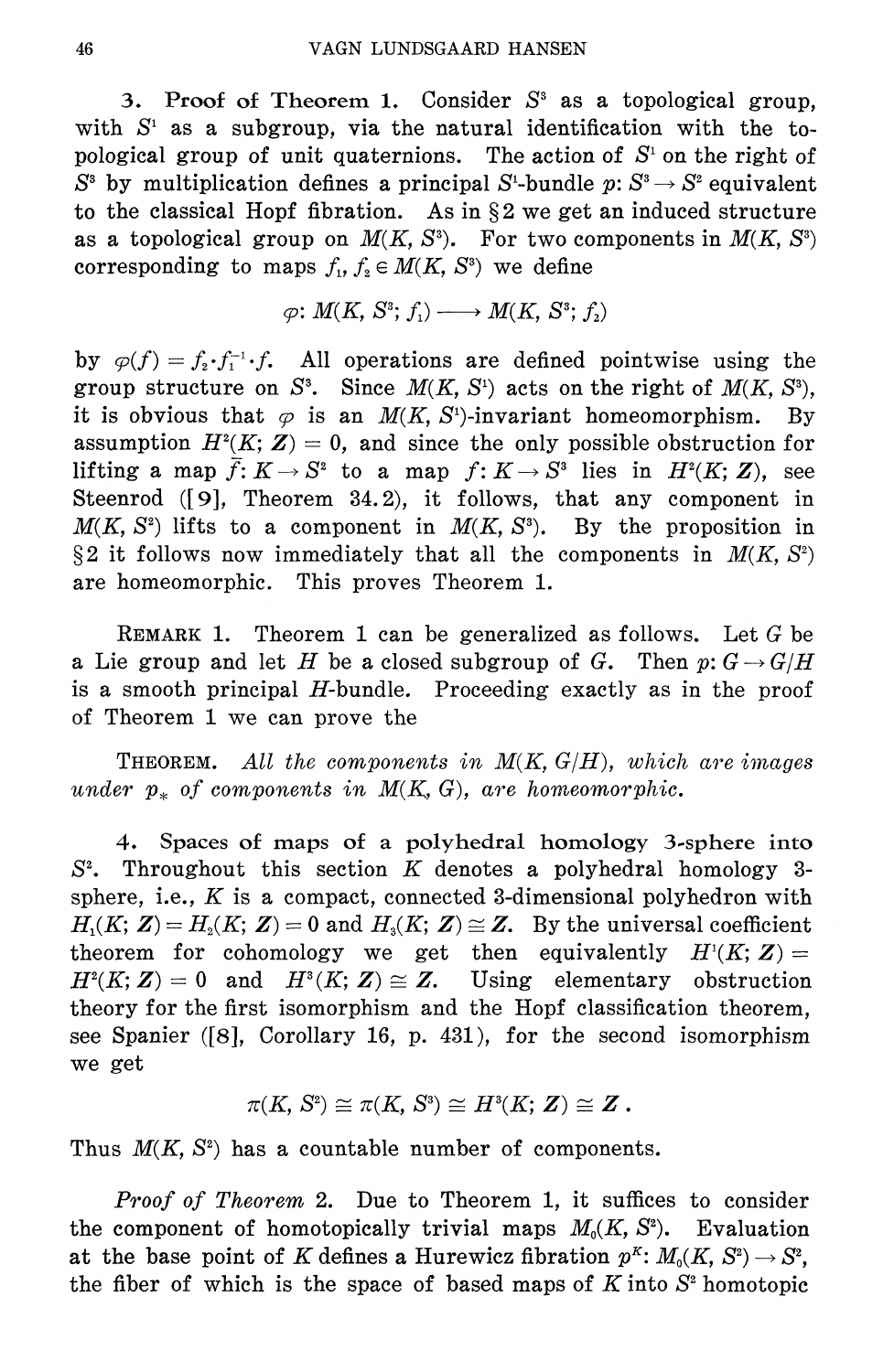to the constant based map, denoted  $F_0(K, S^2)$ . See Spanier ([8], Theorem 2, p. 97 and Corollary 2, p. 400). Similarly, we have the Hurewicz fibration  $p^s: M_0(S^3, S^2) \to S^2$  with fiber  $F_0(S^3, S^2)$ .

Choose now a base point preserving map q:  $K \to S^3$ , which induces an isomorphism  $q_*: H_3(K; Z) \to H_3(S^3; Z)$ . Composition with q induces a map between fibrations



If we take the constant based map as base point in all the mapping spaces involved, then we get for each  $i \ge 1$  a commutative diagram

$$
\pi_i(F_0(S^3, S^2)) \longrightarrow \pi_i(F_0(K, S^2))
$$
  
\n
$$
\cong \bigcup_{\pi(\sum_i S^3, S^2) \longrightarrow (\sum_i q)^*} \pi(\sum_i K, S^2).
$$

In this diagram  $\sum_i$  denotes the *i*-fold reduced suspension functor. The vertical maps are natural identifications. The horizontal maps are both induced by  $q$ .

Consider the map  $\sum^i q: \sum^i K \to \sum^i S^i$ . From the suspension isomorphism theorem in homology it follows that  $\sum_i q$  induces an isomorphism between homology groups in all dimensions. Since both  $\sum^{i} K$  and  $\sum^{i} S^{i}$  for  $i \geq 1$  are simply connected, see Spanier ([8], Corollary 3, p. 454), it follows by a theorem of J.H.C. Whitehead, see Spanier ([8], Corollary 24, p. 405 in connection with Theorem 25, p. 406), that  $\sum^i q$  is a homotopy equivalence. Hence

$$
(\sum^i q)^* \colon \pi(\sum^i S^3, S^2) \longrightarrow \pi(\sum^i K, S^2)
$$

is an isomorphism for all  $i \geq 1$ .

In the above map between fibrations, the map between fibers induces therefore an isomorphism between homotopy groups in all dimensions. Using the 5-lemma on the induced map between homotopy sequences for the two fibrations, it follows that  $q^*: M_0(S^3, S^2) \rightarrow$  $M_0(K, S^2)$  induces an isomorphism between homotopy groups in all dimensions. Hence by a theorem of J.H.C. Whitehead, see Spanier ([8], Corollary 24, p. 405),  $q^*$  is a homotopy equivalence, and therefore  $M_0(K, S^2)$  and  $M_0(S^3, S^2)$  have the same homotopy type.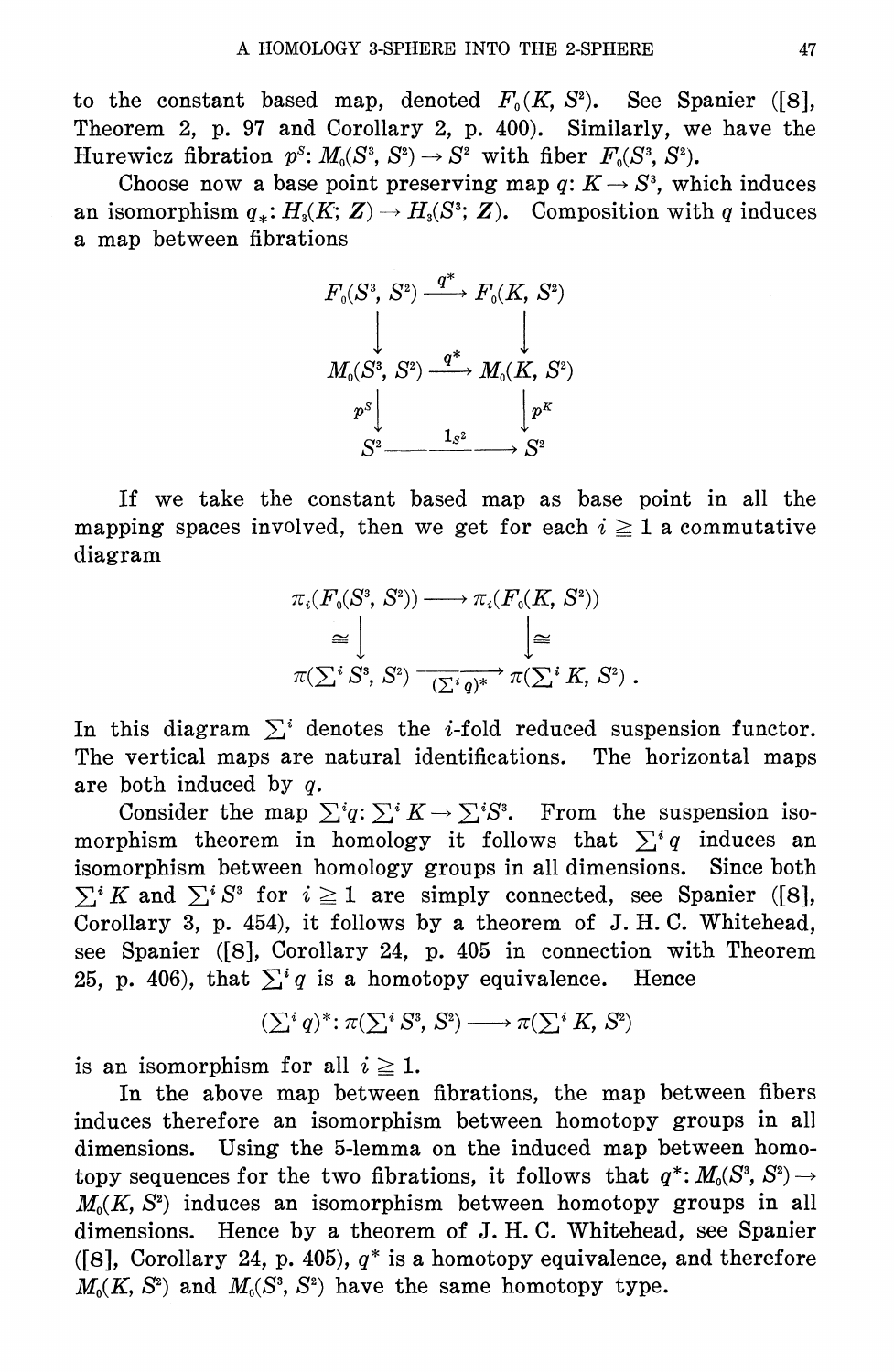As already remarked this finishes the proof of Theorem 2.

COROLLARY. Let  $K$  be a polyhedral homology 3-sphere. For an arbitrary map  $f: K \to S^2$  we have then

$$
\pi_i(M(K,\,S^2),\,f)\cong \pi_i(S^2)\bigoplus \pi_{i+3}(S^2)
$$

for all  $i \geq 1$ .

*Proof.* By Theorem 2 it suffices to consider  $M_0(S^3, S^2)$  with the constant map as base point. Observe now that the fibration  $p^s$ :  $M_0(S^3, S^2) \rightarrow S^2$  with fibre  $F_0(S^3, S^2)$  has a section, namely the section s:  $S^2 \to M_0(S^3, S^2)$  of constant maps. Hence the homotopy sequence for  $p^s$  splits and we get

$$
\begin{aligned} \pi_{i}(M_{0}(S^{3},\,S^{2})) &\cong \pi_{i}(S^{2})\bigoplus\pi_{i}(F_{0}(S^{3},\,S^{2})) \\ &\cong \pi_{i}(S^{2})\bigoplus\pi_{i+3}(S^{2})\,\, .\end{aligned}
$$

REMARK 2. By appealing to results from infinite dimensional topology we can substitute homotopy type by homeomorphism type in Theorem 2. This follows, since Geoghegan [3] has shown that almost all mapping spaces, and certainly the ones considered here, have the structure of infinite dimensional, separable Hilbert manifolds, and Henderson [6] has shown that two such manifolds are homotopy equivalent if and only if they are homeomorphic.

REMARK 3. As pointed out by the referee, Theorem 2 can be generalized as follows.

Let  $K$  and  $K'$  be compact, connected polyhedra and suppose that there exists a map  $q: K \to K'$ , which induces an isomorphism  $q_*$ .  $H_i(K; Z) \to H_i(K'; Z)$  between homology groups in all dimensions  $i \geq 0$ . Let also X be an arbitrary connected space. Using exactly the same procedure as in the proof of Theorem 2, we can then prove, that q induces a homotopy equivalence  $q^*: M_0(K', X) \to M_0(K, X)$ . For  $X = S^2$  and if  $H^2(K; Z) = H^2(K'; Z) = 0$ , we get then immediately a generalized version of Theorem 2.

### REFERENCES

1. E. Fadell, On fiber spaces, Trans. Amer. Math. Soc., 90 (1959), 1-14.

2. H. Federer, A study of function spaces by spectral sequences, Trans. Amer. Math. Soc., **82** (1956), 340-367.

3. R. Geoghegan, On spaces of homeomorphisms, embeddings and functions-I, Topology, 11 (1972), 159-177.

4. V. L. Hansen, The homotopy problem for the components in the space of maps on the n-sphere, Quart. J. Math. Oxford Ser. (2), 25 (1974), 313-321.

5. - , On the space of maps of a closed surface into the 2-sphere, Math. Scand.,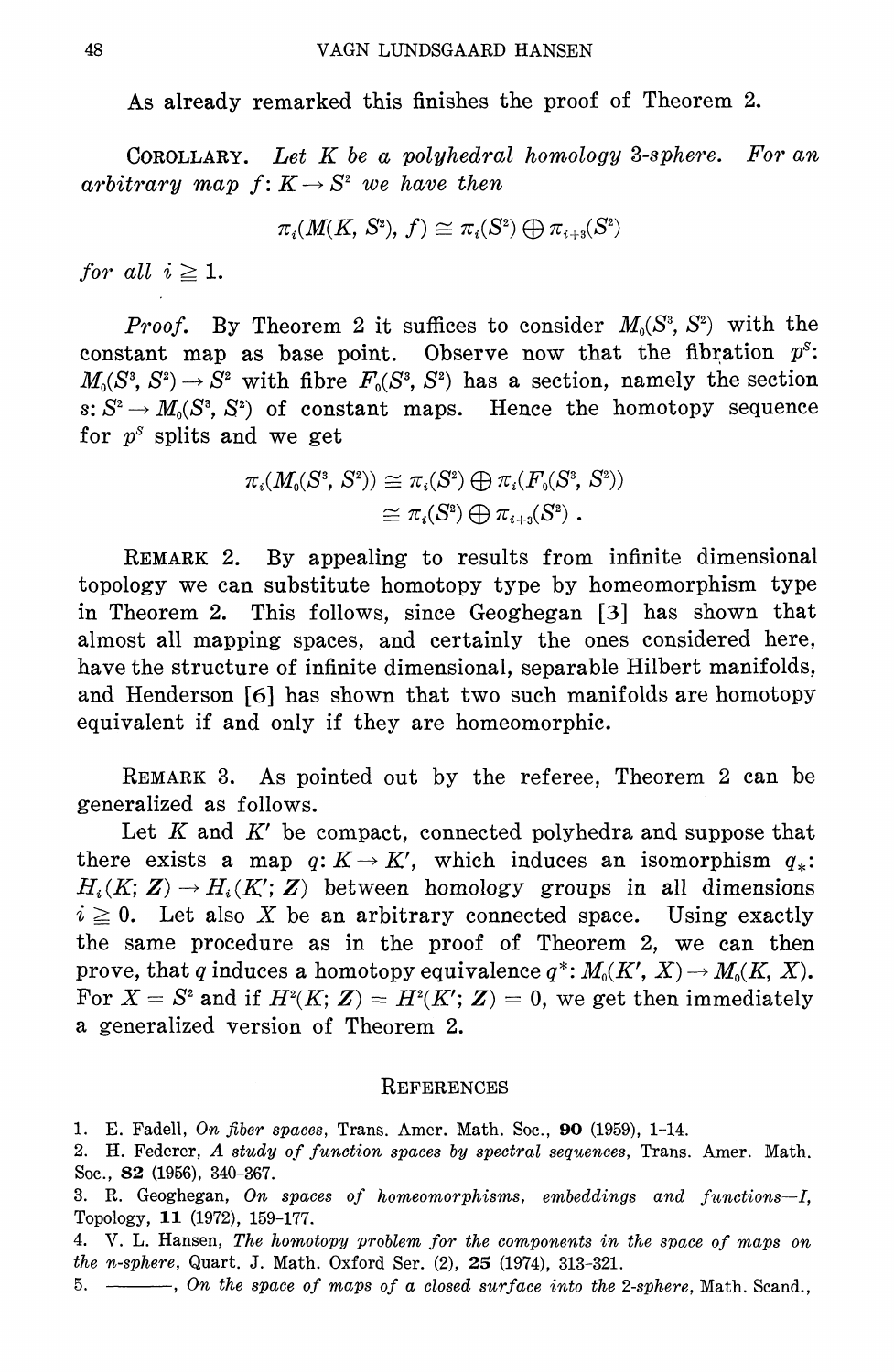35 (1974), 149-158.

6. D. W. Henderson, Stable classification of infinite dimensional manifolds by homotopy type, Invent. Math., 12 (1971), 48-56.

7. J. Milnor, On spaces having the homotopy type of a CW-complex, Trans. Amer. Math. Soc., 90 (1959), 272-280.

8. E. H. Spanier, Algebraic Topology, McGraw-Hill, New York-London, 1966.

9. N. E. Steenrod, The Topology of Fibre Bundles, Princeton Mathematical Series, Princeton University Press, Princeton, N. J., 1951.

Received January 19, 1977 and in revised form October 14, 1977.

MATEMATISK INSTITUT KØBENHAVNS UNIVERSITET KOBENHAVN, DENMARK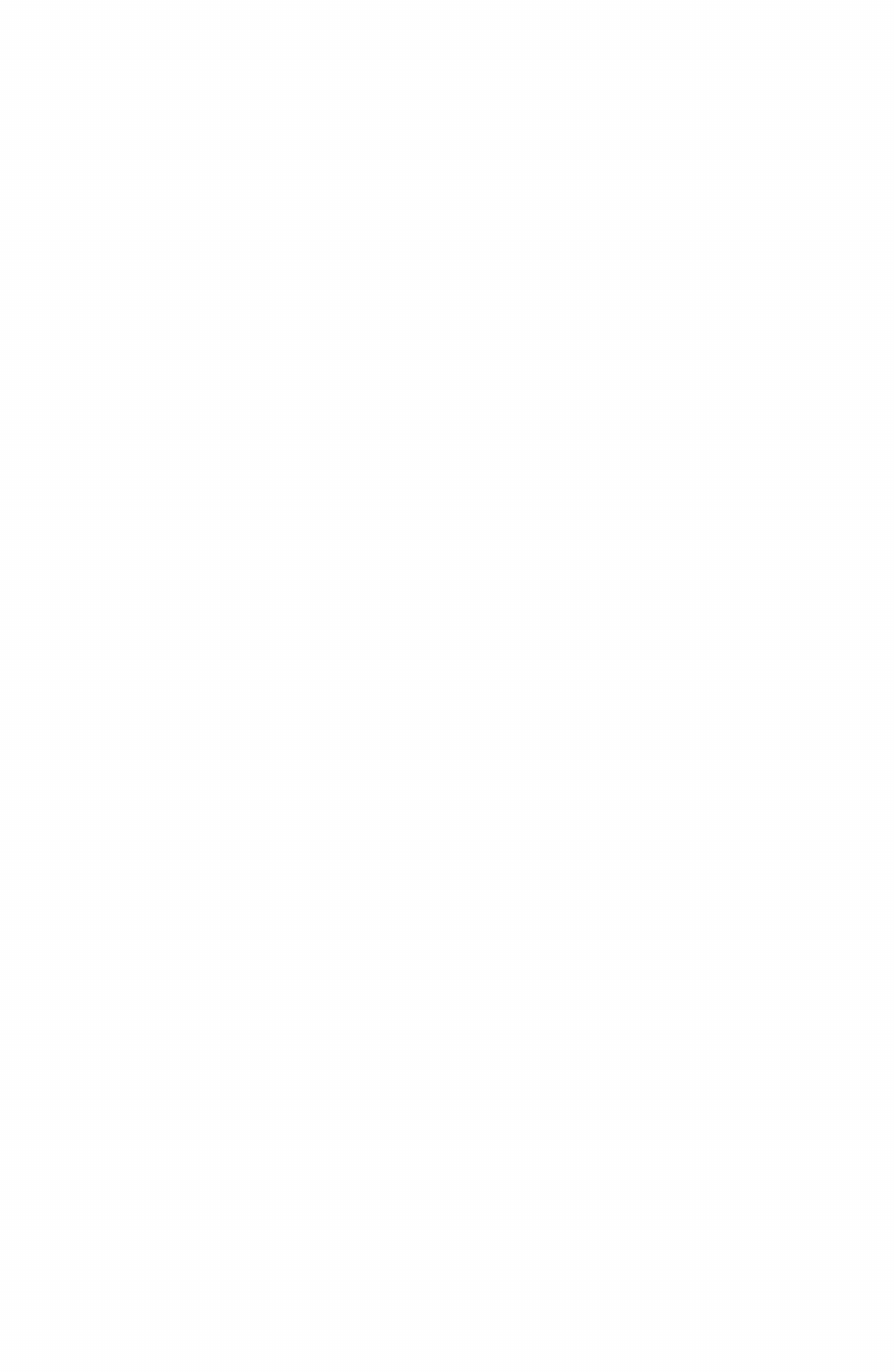## PACIFIC JOURNAL OF MATHEMATICS

#### EDITORS

RICHARD ARENS (Managing Editor) University of California Los Angeles, California 90024

C.W. CURTIS University of Oregon Eugene, OR 97403

C. C. MOORE University of California Berkeley, CA 94720

J. DUGUNDJI

Department of Mathematics University of Southern California Los Angeles, California 90007

R. FINN AND J. MILGRAM Stanford University Stanford, California 94305

#### ASSOCIATE EDITORS

E. F. BECKENBACH

B. H. NEUMANN F. WOLF K. YOSHIDA

## SUPPORTING INSTITUTIONS

UNIVERSITY OF BRITISH COLUMBIA CALIFORNIA INSTITUTE OF TECHNOLOGY UNIVERSITY OF CALIFORNIA MONTANA STATE UNIVERSITY UNIVERSITY OF NEVADA, RENO NEW MEXICO STATE UNIVERSITY OREGON STATE UNIVERSITY UNIVERSITY OF OREGON

UNIVERSITY OF SOUTHERN CALIFORNIA STANFORD UNIVERSITY UNIVERSITY OF HAWAII UNIVERSITY OF TOKYO UNIVERSITY OF UTAH WASHINGTON STATE UNIVERSITY UNIVERSITY OF WASHINGTON

Printed in Japan by International Academic Printing Co., Ltd., Tokyo, Japan